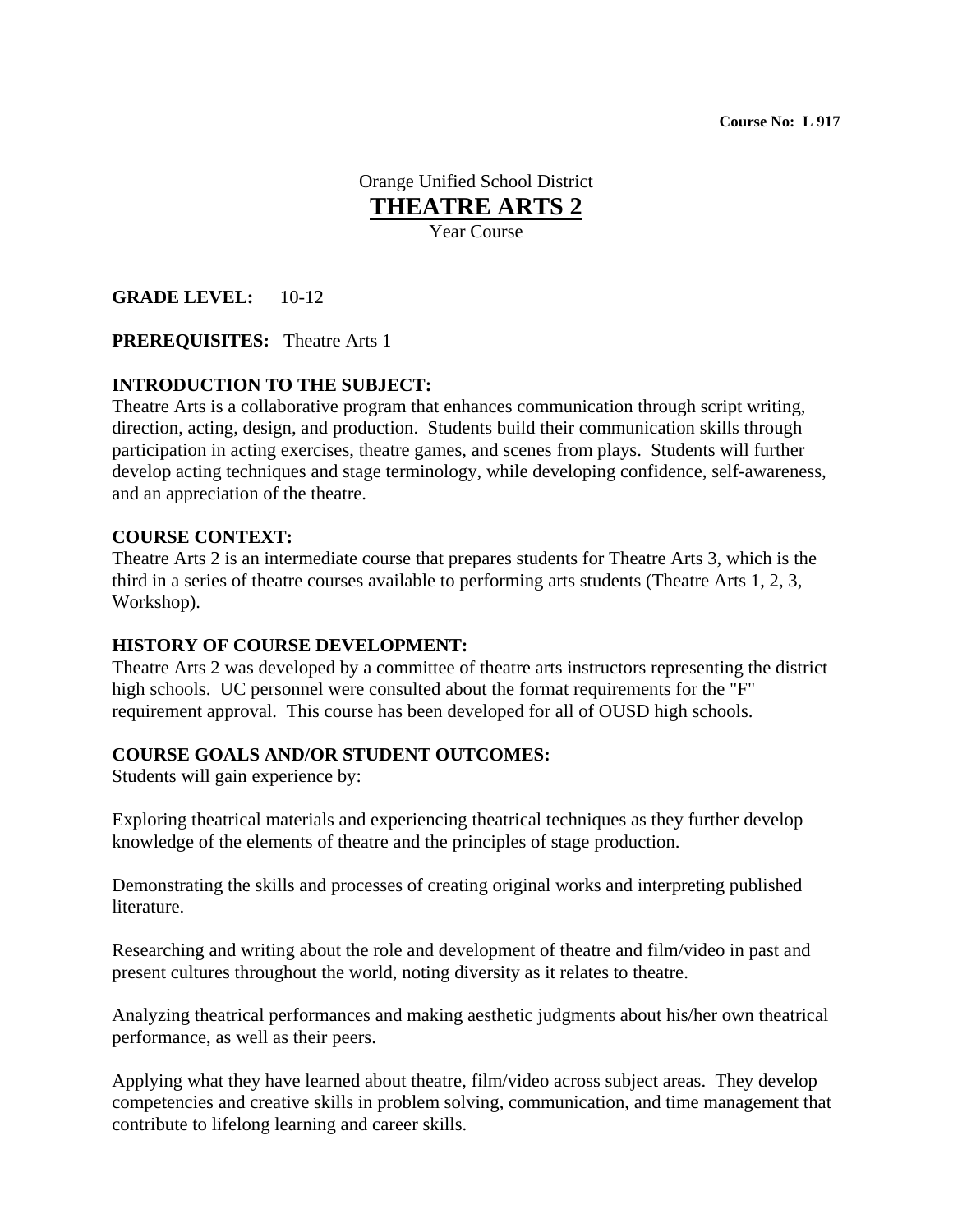# **COURSE OBJECTIVES:**

### **BY THE END OF THE COURSE THE STUDENT WILL BE ABLE TO:**

Meet the following Theatre Standards, Grades 9-12 Proficient from the Visual and Performing Arts Content Standards for California Schools, Kindergarten Through Grade Twelve:

### ARTISTIC PERCEPTION

*Processing, Analyzing, and Responding to Sensory Information Through the Language and Skills Unique to Theatre* (Standard 1.0, Grades 9-12 Proficient). *Students observe their environment and respond, using the elements of theatre. Students observe formal and informal theatrical experiences, film/video, and electronic media and respond, using the vocabulary of theatre.* 

Students will identify and apply vocabulary of the theatre as it responds to productions.

Students will observe the environment and respond, using movement and voice.

Students perform scripts in which all action is communicated solely through the voice or body.

Students isolate and refine spatial qualities that affect characterization.

### CREATIVE EXPRESSION

*Creating, Performing, and Participating in Theatre. Students apply processes and skills in acting, directing, designing, and script writing to create formal and informal theatre, film/videos, and electronic media productions and to perform in them.* 

Students will make acting choices, using script analysis, character research, reflection, and revision through the rehearsal process.

Students will write dialogues and scenes, applying basic dramatic structure: exposition, complication, conflict, crises, climax, and resolution.

Students will design, produce, and/or perform scenes or plays from a variety of theatrical periods and styles from classical to contemporary realism.

Students will perform scenes or plays from a varied repertoire, demonstrating voices, dialects, and body movements of a variety of characters.

Students demonstrate specific interpretations and organize rehearsals for informal or formal productions.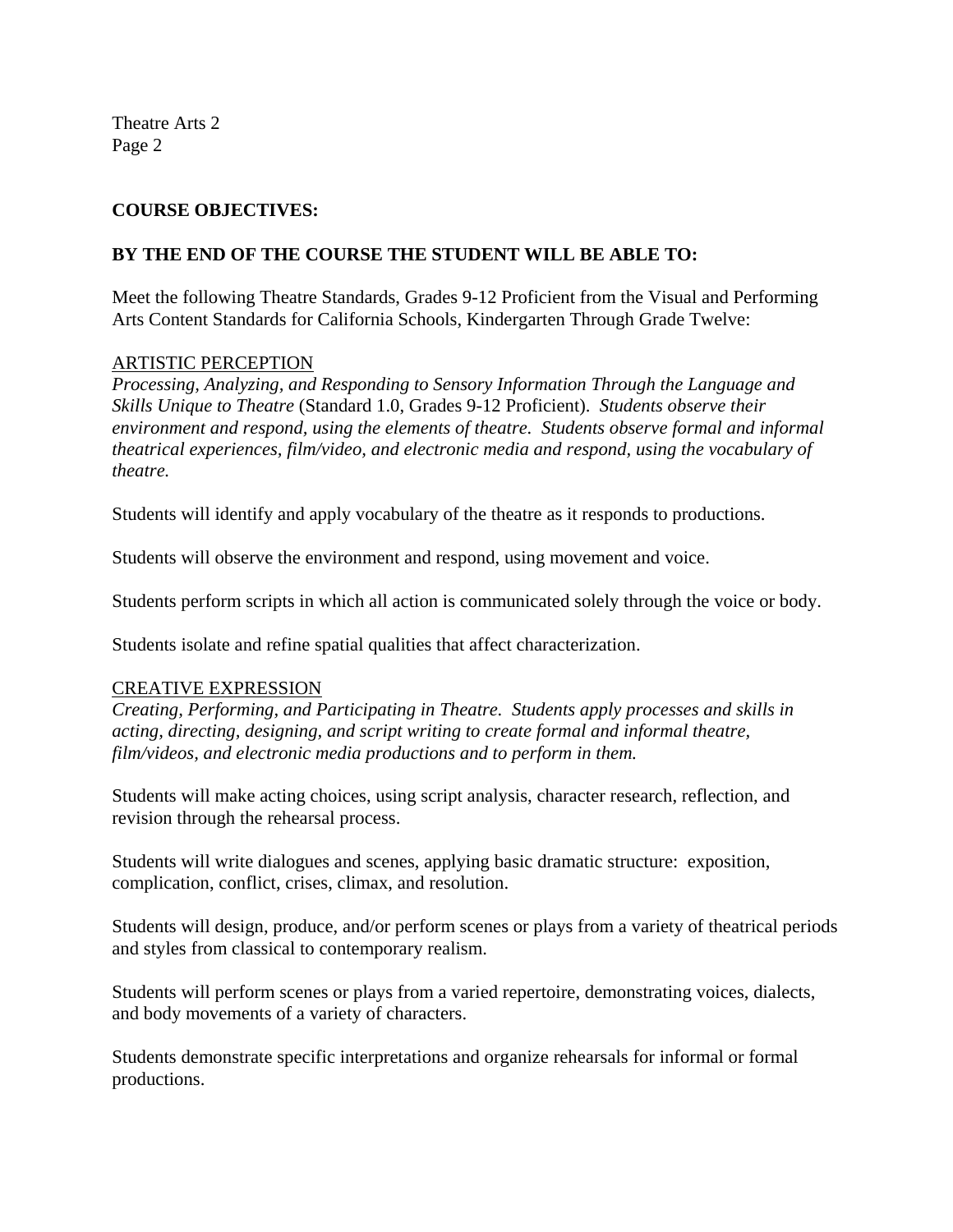# HISTORICAL AND CULTURAL CONTEXT

*Understanding the Historical Contributions and Cultural Dimensions of Theatre. Students analyze the role of development of theatre, film/video, and electronic media in past and present cultures throughout the world, noting diversity as it relates to theatre.* 

Students will describe the ways in which theatre reflects and influences cultures.

Students will identify and compare how film, theatre, television, and electronic media productions influence our values and behaviors.

Students read, explore, and perform scenes or plays reflecting specific historical and contemporary contexts.

Students can assess through research, observation, and reflective journals the cultural effects of various media.

Students analyze the relationship of changes in theatre (e.g., acting, design, architecture, and theme) to societal changes in various cultures.

### AESTHETIC VALUING

*Responding to Analyzing, and Critiquing Theatrical Experiences. Students critique and derive meaning from works of theatre and theatre artists on the basis of their aesthetic qualities.* 

Students will compare a traditional interpretation of a play with a nontraditional interpretation and defend the merits of the different interpretations.

Students will report on how a specific actor uses drama to convey meaning in his or her performance.

Students apply the terminology of evaluation in drawing conclusions about the quality of works read or seen.

Students develop criteria for exploring the contributions to meaning of all the elements, individually and in concert, of a production.

# CONNECTIONS, RELATIONSHIPS, AND APPLICATIONS

*Connecting and Applying What Is Learned in Theatre, Film/Video, and Electronic Media to Other Art Forms and Subject Areas and to Careers. Students apply what they learn in theatre, film/video, and electronic media across subject areas. They develop competencies and creative skills in problem solving, communication, and time management that contribute to lifelong learning and career skills. They learn about careers in and related to theatre.* 

Students will describe how skills acquired in theatre may be applied to other content areas and careers.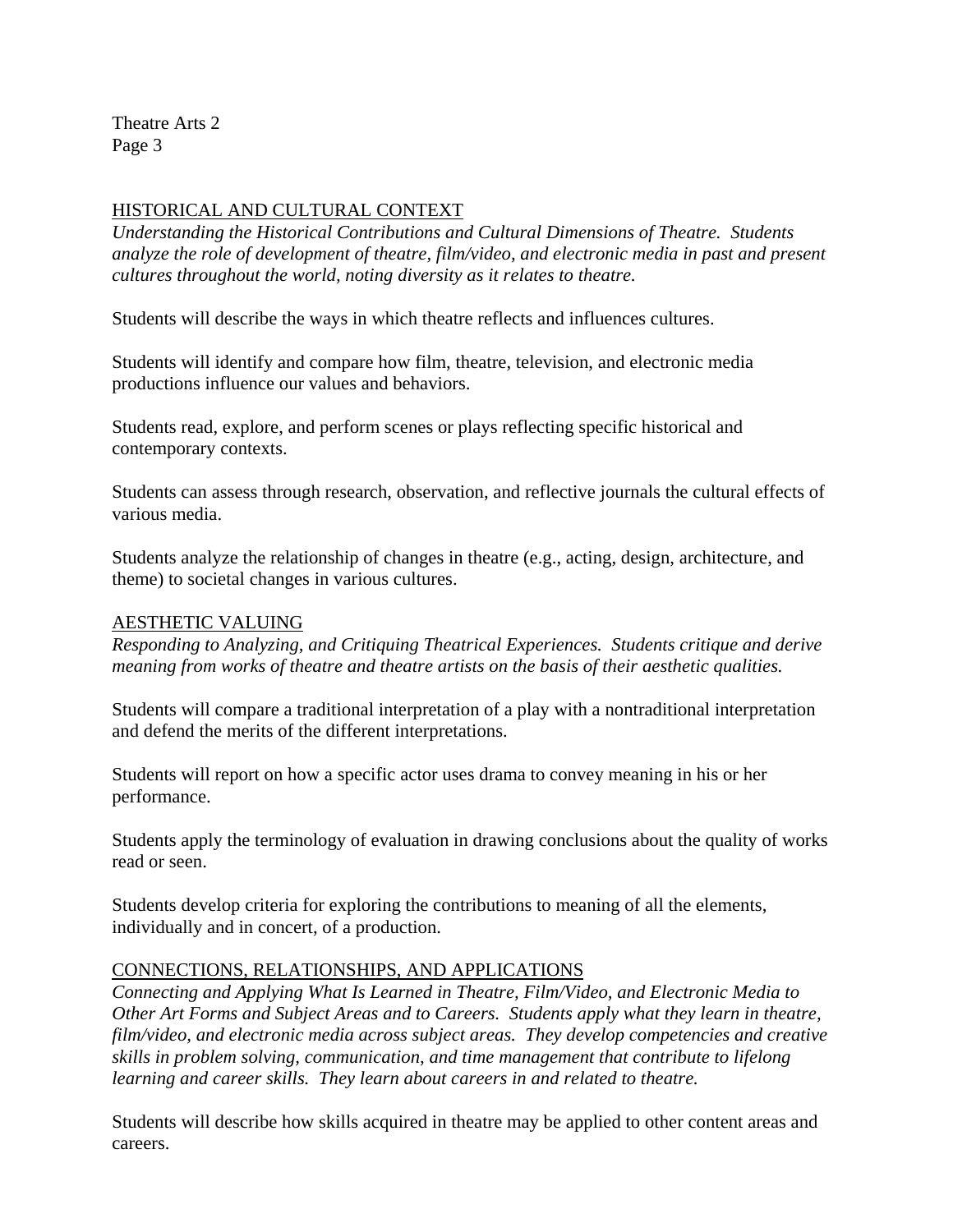Students will manage time, prioritize responsibilities, and meet completion deadlines for a production as specified by group leaders, team members, or directors.

Students will demonstrate an understanding of the professional standards of the actor, director, scriptwriter and technical artist.

Students will be able to express how theatre permeates all human activity.

# **COURSE OVERVIEW AND APPROXIMATE UNIT TIME ALLOTMENTS:**

|             | <b>FIRST SEMESTER</b>                                                |                                                                      |         |  |  |
|-------------|----------------------------------------------------------------------|----------------------------------------------------------------------|---------|--|--|
| $I_{\cdot}$ |                                                                      | Introduction to the Course and Theater                               |         |  |  |
|             | A.                                                                   | Explore a variety of ensemble building exercises, including,         |         |  |  |
|             |                                                                      | but not limited to, name games, trust exercises, body                |         |  |  |
|             |                                                                      | awareness, stage placement, and vocal exercises                      |         |  |  |
|             | <b>B.</b>                                                            | Identify theatrical terminology and theatrical genre                 | Ongoing |  |  |
| П.          | Create a Performance that Demonstrates Student Proficiency           | 1                                                                    |         |  |  |
|             |                                                                      | of Basic Acting and Stage Terminology (as learned in Theatre Arts 1) |         |  |  |
|             | A.                                                                   | Students will demonstrate skills such as, but not limited to,        |         |  |  |
|             |                                                                      | stage directions, body positions, focal points, creating a           |         |  |  |
|             |                                                                      | character, and use of space                                          |         |  |  |
| III.        |                                                                      | Develop Vocal Techniques                                             |         |  |  |
|             | A.                                                                   | Perform a variety of vocal activities in order to develop            |         |  |  |
|             |                                                                      | articulation, projection, diction, and enunciation                   |         |  |  |
|             | <b>B.</b>                                                            | Develop dialects/accents as related to performance pieces            | Ongoing |  |  |
| IV.         | Demonstrate an Understanding and Application of Theatre Terminology  | 9                                                                    |         |  |  |
|             | and Acting Theory/Techniques Through, But Not Limited to, Children's |                                                                      |         |  |  |
|             |                                                                      | Theatre, Scene Study, and Line Application                           |         |  |  |
|             | А.                                                                   | Learn and apply various acting theories including, but not           | Ongoing |  |  |
|             |                                                                      | limited to, acting techniques, methods, subtext, character           |         |  |  |
|             |                                                                      | analysis, blocking for purpose, and psychological motivation         |         |  |  |
|             |                                                                      | for character                                                        |         |  |  |
|             | <b>B.</b>                                                            | Study of theories would include such people as, but not limited      |         |  |  |
|             |                                                                      | to, Constantine Stanislavski, Lee Strasbourg, Sanford Misner,        |         |  |  |
|             |                                                                      | Stella Adler, and Uta Hagen                                          |         |  |  |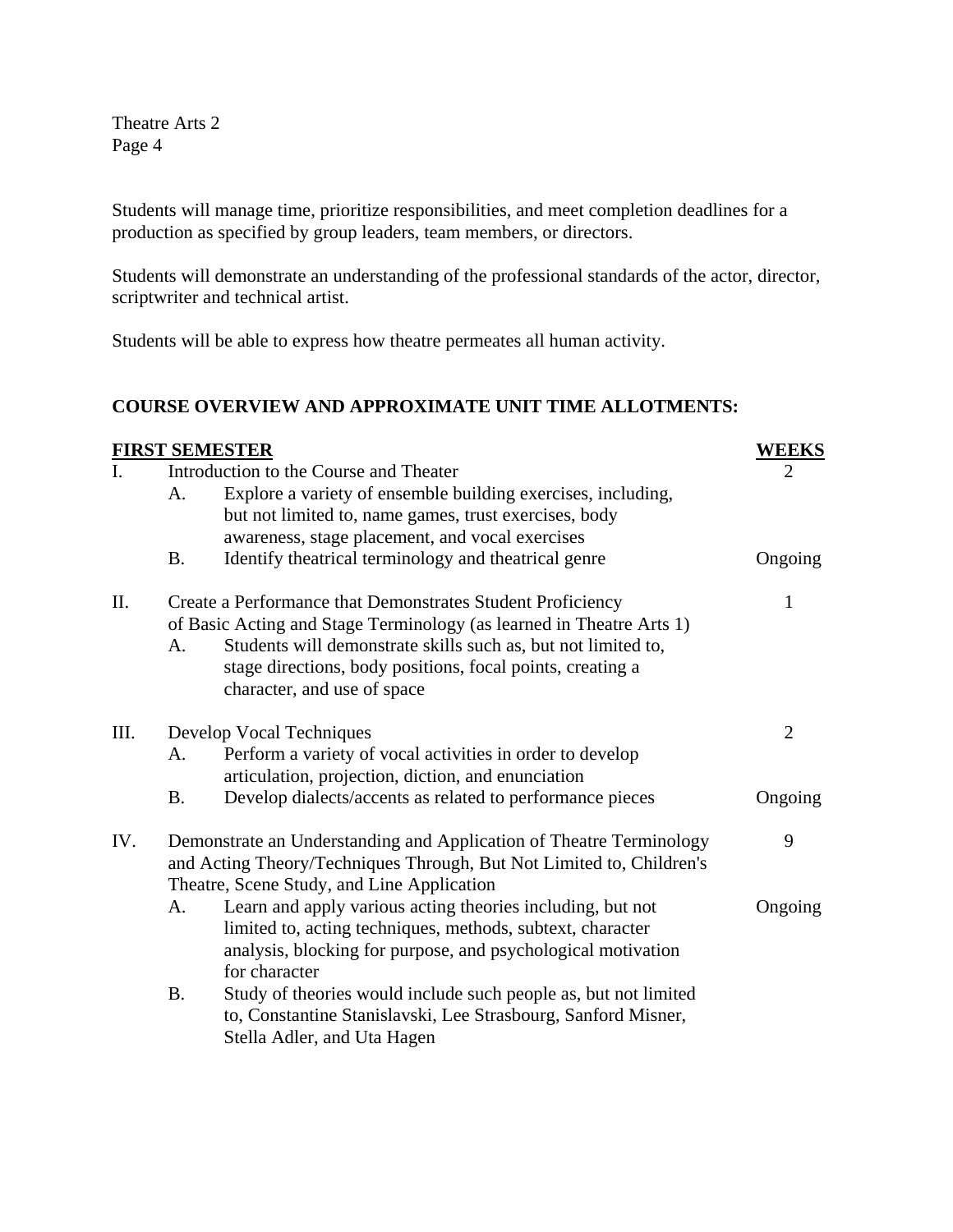| V.                             | Read and Analyze Scenes and Plays Through, But Not Limited to,<br>Discussion, Written Play Analysis, and Performance |                                                                                                                                                                                                                                           |                                                                                                                                                                                                                                                                                     | WEEKS<br>Ongoing |  |  |
|--------------------------------|----------------------------------------------------------------------------------------------------------------------|-------------------------------------------------------------------------------------------------------------------------------------------------------------------------------------------------------------------------------------------|-------------------------------------------------------------------------------------------------------------------------------------------------------------------------------------------------------------------------------------------------------------------------------------|------------------|--|--|
|                                |                                                                                                                      | <b>SECOND SEMESTER</b>                                                                                                                                                                                                                    |                                                                                                                                                                                                                                                                                     |                  |  |  |
| I.                             | А.                                                                                                                   | Create a Student Work Based on a Personal Experience                                                                                                                                                                                      | Write dialogues and scenes, applying basic dramatic structure:<br>exposition, complication conflict, crises, climax, and resolution                                                                                                                                                 | 5                |  |  |
| II.                            |                                                                                                                      | Design, Produce, or Perform Scenes or Plays From a Variety of<br>6<br>Theatrical Periods and Styles, Including a Variety of Classical<br>and Contemporary Playwrights                                                                     |                                                                                                                                                                                                                                                                                     |                  |  |  |
| III.                           | A.<br><b>B.</b>                                                                                                      | Limited to, Absurdism, Classical, Expressionism, Naturalism, and<br>Comedia Del'Arte<br>members, or directors<br>Demonstrate an understanding of the professional standards<br>of the actor, director, scriptwriter, and technical artist | Demonstrate an Understanding of the Professional Standards of Theatre<br>By Creating Ensemble Production in a Specific Style, Including, But Not<br>Manage time, prioritize responsibilities, and meet completion<br>deadlines for a production as specified by group leaders, team | 7                |  |  |
| IV.                            | Demonstrate an Understanding of the Asthetic Values of Theatre<br>Ongoing                                            |                                                                                                                                                                                                                                           |                                                                                                                                                                                                                                                                                     |                  |  |  |
|                                | A.                                                                                                                   | Perform self-critiques                                                                                                                                                                                                                    |                                                                                                                                                                                                                                                                                     |                  |  |  |
|                                | <b>B.</b>                                                                                                            | Critique fellow classmate's performances                                                                                                                                                                                                  |                                                                                                                                                                                                                                                                                     |                  |  |  |
|                                | $\mathcal{C}$ .                                                                                                      | Compare traditional interpretations of a play with a<br>non-traditional interpretation and defend the merits of the<br>different interpretations                                                                                          |                                                                                                                                                                                                                                                                                     |                  |  |  |
|                                | Report on how a specific actor uses drama to convey meaning<br>D.<br>in his or her performance                       |                                                                                                                                                                                                                                           |                                                                                                                                                                                                                                                                                     |                  |  |  |
|                                |                                                                                                                      | DATE OF LAST CONTENT REVISION:                                                                                                                                                                                                            | November 2001 (Replaces Drama III & IV)                                                                                                                                                                                                                                             |                  |  |  |
| <b>DATE OF BOARD APPROVAL:</b> |                                                                                                                      |                                                                                                                                                                                                                                           | February 14, 2002                                                                                                                                                                                                                                                                   |                  |  |  |
|                                |                                                                                                                      | <b>DATE OF CURRENT REVIEW:</b>                                                                                                                                                                                                            | May $2006 - No Changes$ to Course                                                                                                                                                                                                                                                   |                  |  |  |
|                                |                                                                                                                      |                                                                                                                                                                                                                                           |                                                                                                                                                                                                                                                                                     |                  |  |  |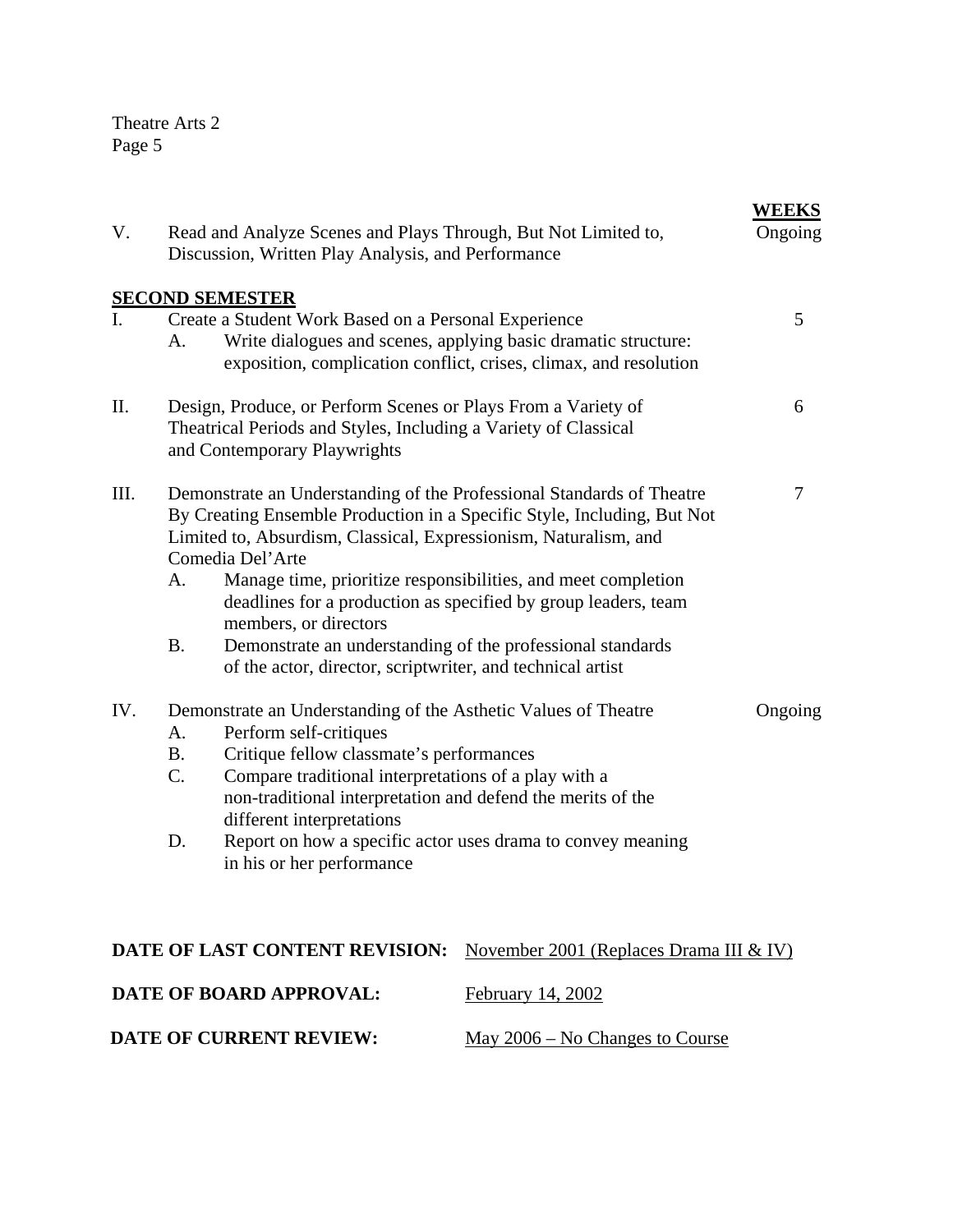#### **Addendum**

### **THE CALIFORNIA CONTENT STANDARDS FOR THEATRE**

### **1.0 ARTISTIC PERCEPTION**

# **Processing, Analyzing, and Responding to Sensory Information Through the Language and Skills Unique to Theatre**

Students observe their environment and respond, using the elements of theatre. They also observe formal and informal works of theatre, film/video, and electronic media and respond, using the vocabulary of theatre.

### *Development of the Vocabulary of Theatre*

1.1 Use the vocabulary of theatre, such as *acting values, style, genre, design,* and *theme*, to describe theatrical experiences.

### *Comprehension and Analysis of the Elements of Theatre*

1.2 Document observations and perceptions of production elements, noting mood, pacing, and use of space through class discussion and reflective writing.

### **2.0 CREATIVE EXPRESSION**

### **Creating, Performing, and Participating in Theatre**

Students apply processes and skills in acting, directing, designing, and script writing to create formal and informal theatre, film/videos, and electronic media productions and to perform in them.

### *Development of Theatrical Skills*

2.1 Make acting choices, using script analysis, character research, reflection, and revision through the rehearsal process.

### *Creation/Invention in Theatre*

- 2.2 Write dialogues and scenes, applying basic dramatic structure: exposition, complication, conflict, crises, climax, and resolution.
- 2.3 Design, produce, or perform scenes or plays from a variety of theatrical periods and styles, including Shakespearean and contemporary realism.

# **3.0 HISTORICAL AND CULTURAL CONTEXT Understanding the Historical Contributions and Cultural Dimensions of Theatre**

Students analyze the role and development of theatre, film/video, and electronic media in past and present cultures throughout the world, noting diversity as it relates to theatre.